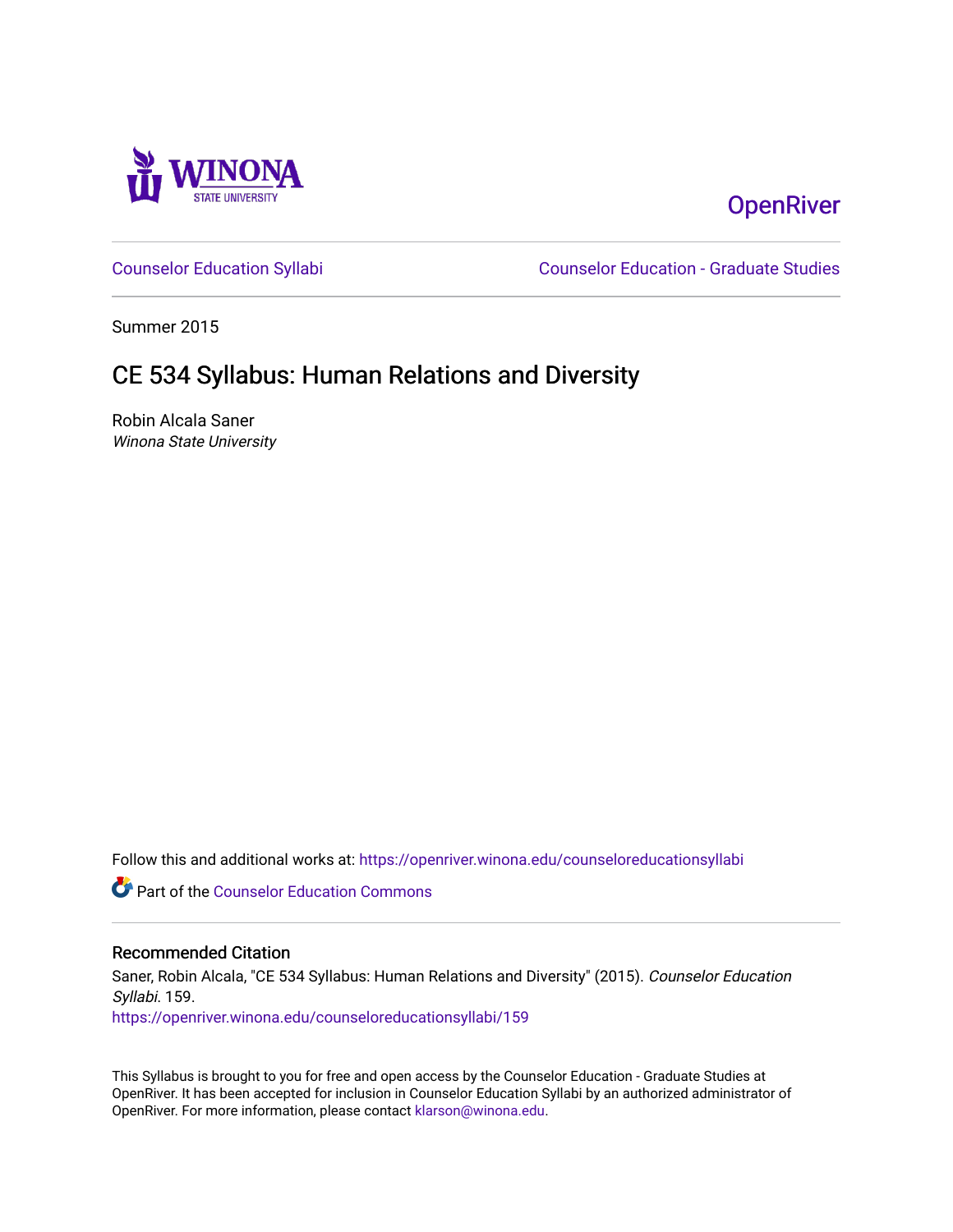#### **Winona State University Department of Counselor Education CE 534: Human Relations and Diversity Summer 2015**

**Title:** Assistant Professor: Robin Alcala Saner **Office Location:**EA 205, Rochester **Phone:** *Office:* (507)285-7581 *Home:* (507)252-8106 *Cell:* (507)990-5361 **E-mail:** rsaner@winona.edu **Office Hours:** Summer by appt. , either campus **Course Location:**GI 226 **Course Dates, Times, Delivery:** Tuesdays; 5p-8p, June 16 - July 14

#### **Course Description:**

The purpose of this course is to: (1) promote student growth and development through the learning and practice of basic communication and helping skills; (2) study cultural diversity as it relates to human relations and communication; (3) examine gender and sexual orientation in terms of human relations and communication; and (4) address human relations and communication as they relate to special populations (persons with disabilities, older adults, economically disadvantaged individuals, children, etc.) Grade only. This course will also cover substance abuse issues as relates to diverse cultures, specifically as addressed by the Substance Abuse and Mental Health Services Administration (SAMHSA) Treatment Improvement Protocol (TIP) 59.

#### **Required Texts and/or Materials:**

Sue, D. W. (2015). *Race talk and the conspiracy of silence: Understanding and facilitating difficult dialogues on race*.Hoboken, NJ: Wiley.

Sue, D. W. & Gallardo, M.E. (2014). *Case studies in multicultural counseling and therapy*. Hoboken, NJ: Wiley.

**\*TIP 59:** *A treatment improvement protocol: Improving Cultural Competence (2014).* US Department of Health and Human Services Administration: Center for Substance Abuse Treatment, Rockville, MD. *\*Found on D2L*

#### **Course Objectives:**

- 1. To explore pluralism as it relates to the implementation and on-going practice of multicultural counseling competencies in community and school counseling settings.
- 2. To improve human relations and communications skills.
- 3. To become aware of one's own philosophy of life.
- 4. To become more aware of feelings, values, and goals.
- 5. To gain an understanding of the dehumanizing effect of prejudice, racism, sexism and other "isms".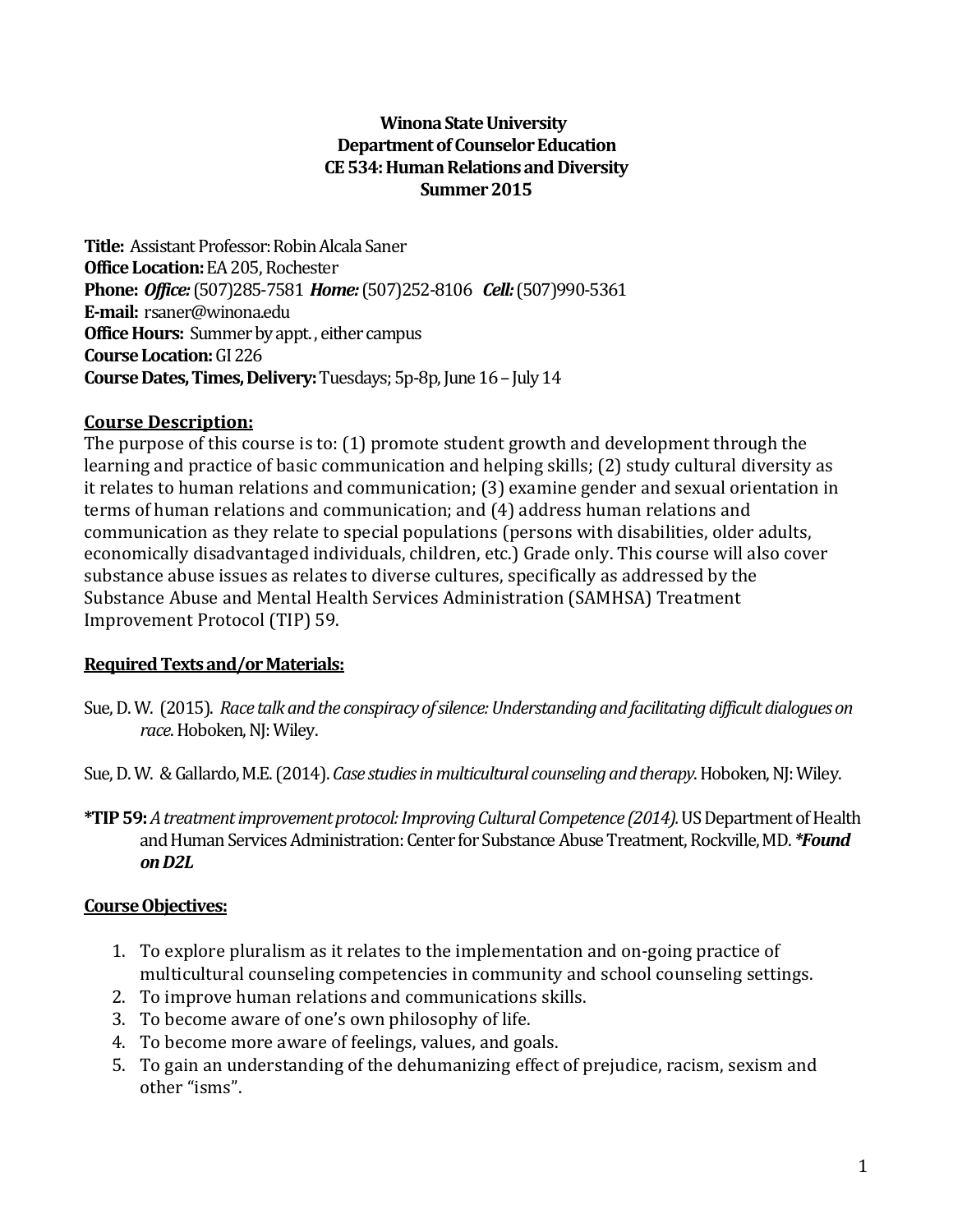- 6. To develop a conscious awareness and working knowledge of people who are culturally diverse.
- 7. To become aware of issues associated with special populations (e.g. children, older adults, people with disabilities, people living in poverty, etc.).
- 8. To discuss and develop human relations and communications strategies for empowering all people.
- 9. To develop an understanding of the concepts of tolerance and civility as they relate to human relations, diversity and communication.

#### **Council for Accreditation of Counseling and Related Educational Programs (CACREP) Related Standards:**(include CACREP objectives for CMHC and SC as appropriate)

II. G. 2: SOCIAL AND CULTURAL DIVERSITY—studies that provide an understanding of the cultural context of relationships, issues, and trends in a multicultural society, including all of the following:

- a. multicultural and pluralistic trends, including characteristics and concerns within and among diverse groups nationally and internationally;
- b. attitudes, beliefs, understandings, and acculturative experiences, including specific experiential learning activities designed to foster students' understanding of self and culturally diverse clients;
- c. theories of multicultural counseling, identity development, and social justice;
- d. individual, couple, family, group, and community strategies for working with and advocating for diverse populations, including multicultural competencies;
- e. counselors' roles in developing cultural self-awareness, promoting cultural social justice, advocacy and conflict resolution, and other culturally supported behaviors that promote optimal wellness and growth of the human spirit, mind, or body; and
- f. counselors' roles in eliminating biases, prejudices, and processes of intentional and unintentional oppression and discrimination.

### *Mental Health Counseling:*

## **DIVERSITY AND ADVOCACY**

### E. **Knowledge**

- 1. Understands how living in a multicultural society affects clients who are seeking clinical mental health counseling services.
- 2. Understands the effects of racism, discrimination, sexism, power, privilege, and oppression on one's own life and career and those of the client.
- 3. Understands current literature that outlines theories, approaches, strategies, and techniques shown to be effective when working with specific populations of clients with mental and emotional disorders.
- 4. Understands effective strategies to support client advocacy and influence public policy and government relations on local, state, and national levels to enhance equity, increase funding, and promote programs that affect the practice of clinical mental health counseling.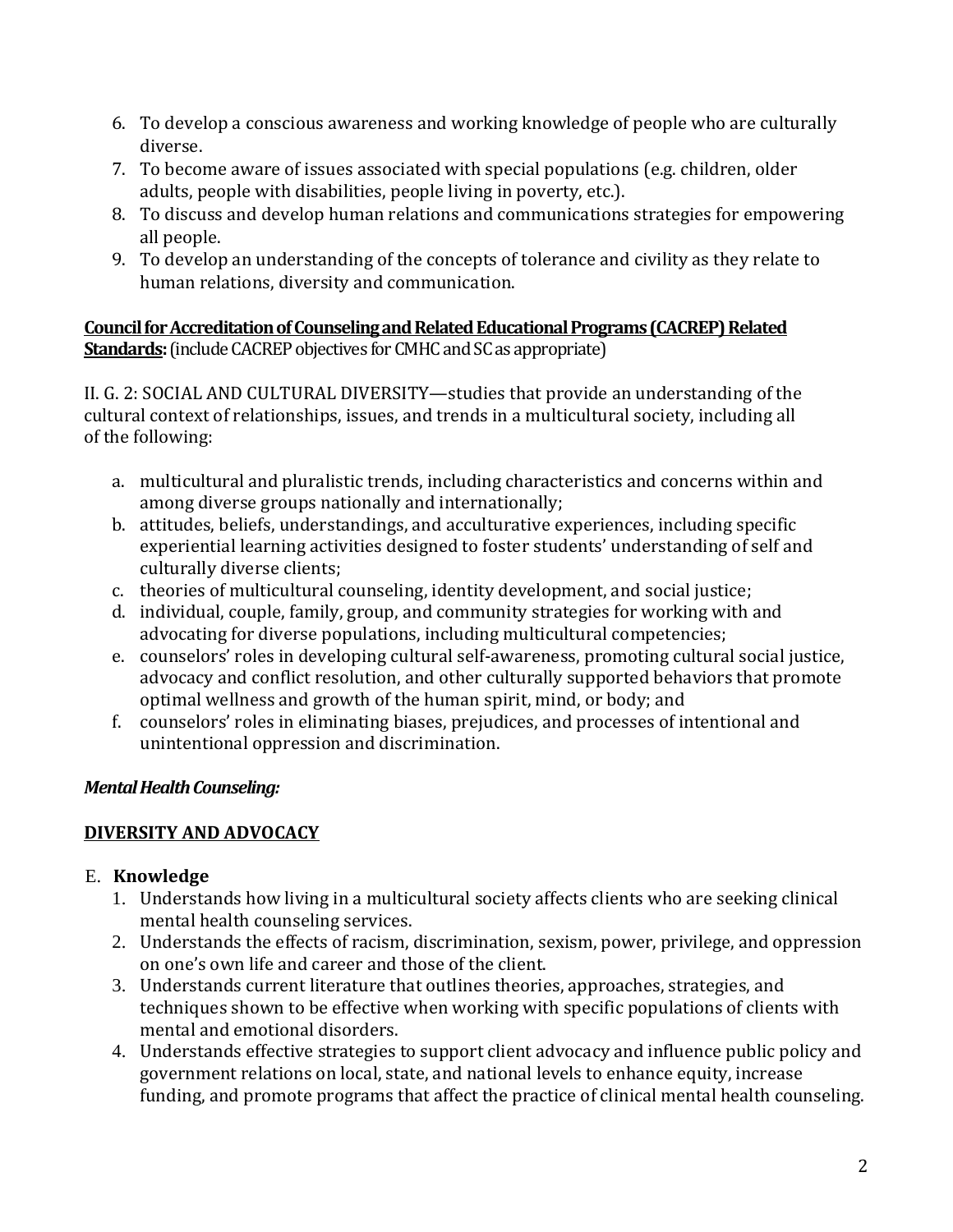- 5. Understands the implications of concepts such as internalized oppression and institutional racism, as well as the historical and current political climate regarding immigration, poverty, and welfare.
- 6. Knows public policies on the local, state, and national levels that affect the quality and accessibility of mental health services.

### F. **Skills and Practices**

- 1. Maintains information regarding community resources to make appropriate referrals.
- 2. Advocates for policies, programs, and services that are equitable and responsive to the unique needs of clients.
- 3. Demonstrates the ability to modify counseling systems, theories, techniques, and interventions to make them culturally appropriate for diverse populations.

#### *School Counseling:*

### **DIVERSITY AND ADVOCACY**

#### E. **Knowledge**

- 1. Understands the cultural, ethical, economic, legal, and political issues surrounding diversity, equity, and excellence in terms of student learning.
- 2. Identifies community, environmental, and institutional opportunities that enhance—as well as barriers that impede—the academic, career, and personal/social development of students.
- 3. Understands the ways in which educational policies, programs, and practices can be developed, adapted, and modified to be culturally congruent with the needs of students and their families.
- 4. Understands multicultural counseling issues, as well as the impact of ability levels, stereotyping, family, socioeconomic status, gender, and sexual identity, and their effects on student achievement.

### F. **Skills and Practices**

- 1. Demonstrates multicultural competencies in relation to diversity, equity, and opportunity in student learning and development.
- 2. Advocates for the learning and academic experiences necessary to promote the academic, career, and personal/social development of students.
- 3. Advocates for school policies, programs, and services that enhance a positive school climate and are equitable and responsive to multicultural student populations.
- 4. Engages parents, guardians, and families to promote the academic, career, and personal/social development of students.

### **Course Expectations and Requirements:**

### *1. Attendance and participation (50 pts)*

Students are required to attend all classes and be an active and engaged learner. It is expected that you come to class prepared by having completed the assignments and readings. Failure to do so will result in a reduction in your grade. As this is a hybrid class with limited face-to-face classes, if you have plans that will result in missing class, you should consider withdrawing from the course.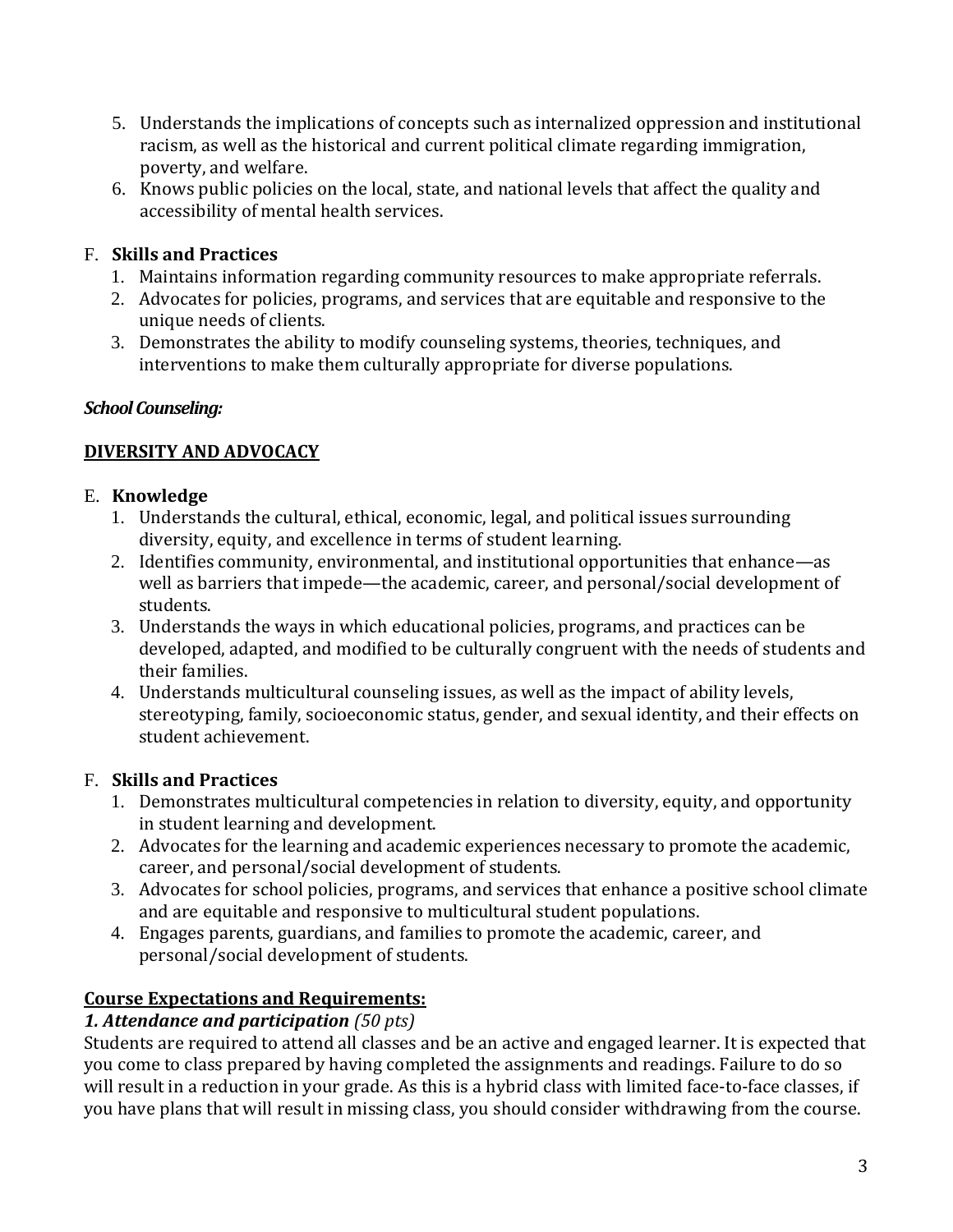If you need to miss a class due to an emergency or illness, you are expected to contact the instructor as soon as possible.

Inclement weather may interfere with class. The instructor will notify students of cancellation by 2pm of the day of class and notifications will be made via D2L announcements, the WSU homepage, and WSU email.

### *2. Assignments*

Assignments are expected on time. If for some reason a student has difficulty meeting course expectations, the student is responsible for notifying the instructor immediately to work out an alternate plan agreed upon by both parties. *Late assignments will result in a reduction in the grade. Lack of instructor permission may result in no credit for assignment.*

**Children's book** *(50 pts.)* For this assignment you will choose a children's book that addresses a diversity issue. You may choose one from the list provided, or find your own with instructor approval. If the child is not your own, you will want to get parent permission first and the parent may want to read the story first. You will read the book to a child *(and remember to read the story yourself first)* and write a 1-2 page reaction paper that includes:

- $\triangleright$  What are your thoughts and emotional reactions to the book?
- $\triangleright$  What was the child's reaction to the story?
- $\triangleright$  Did you feel differently reading the story to a child than you did when you read it to yourself?
- $\triangleright$  What did you learn from this experience?

**Discussion** (*50 pts.)* As a group, you will choose a book, movie, television experience from the list provided on the D2L cite. Each group will choose a different resource. Your group will have a D2L discussion, with each member posing a question/discussion topic each day for a week. Everyone must participate in the discussion.

### **Cultural experience** *(100 pts.)*

For this assignment you will attend an activity, volunteer at an agency, etc. that will take you out of your comfort zone and expose you to something outside of your regular cultural activities. Since we all have different cultural norms, you will need to determine what differs from your experience. Some possibilities include (*but are not limited to*):

- $\triangleright$  Going to a mosque (males only as women are not allowed in the mosque), Synagogue, Temple, etc.
- $\triangleright$  Volunteering at a Senior Center or nursing home
- $\triangleright$  Volunteering at a Special Olympics event
	- o <http://specialolympicsminnesota.org/events/>
	- o <http://www.specialolympicswisconsin.org/>
- Volunteering at a soup kitchen, food shelf, shelter, Interfaith Hospitality Network [\(http://www.ihn-greater-rochester.org/](http://www.ihn-greater-rochester.org/) )
- $\triangleright$  Attending a Gay Pride Parade or other Pride event
	- o <http://www.tcpride.org/event/2015-ashley-rukes-glbt-pride-parade/>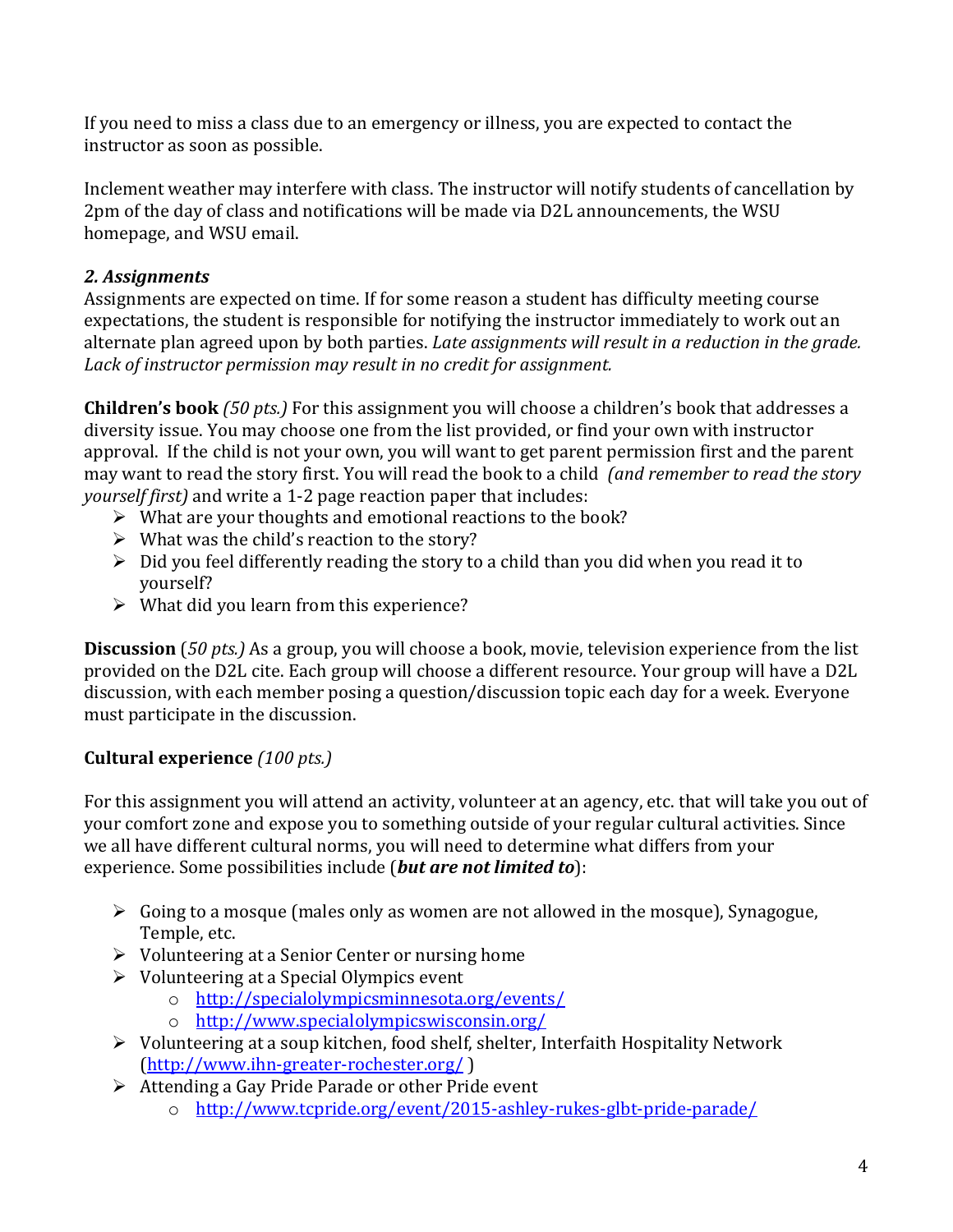#### $\triangleright$  Going to a Pow Wow

o [http://calendar.powwows.com/events/categories/pow-wows/pow-wows-in](http://calendar.powwows.com/events/categories/pow-wows/pow-wows-in-minnesota/)[minnesota/](http://calendar.powwows.com/events/categories/pow-wows/pow-wows-in-minnesota/)

Following this meaningful experience, you will write a 3-5 page paper in APA format about your experience:

- What was it like? Be descriptive.
- Did it meet your expectations? How?
- How was this different from your typical experiences? *Note: if the answer is that it was not different, then the experience is not appropriate for this assignment.*
- How was this similar to any previous life experiences?
- What was surprised you?
- What was your emotional response?
- What did you learn?
- Would you do it again, or would you choose a different opportunity?
- What were your "aha" moments or "takeaway" learning experiences?

#### **Podcast** *(100 points)*

Your group will be assigned a case study from the Sue & Gallardo book. You will create a podcast, utilizing Google hangout. If you are unfamiliar with the podcast format, please listen to one to learn to understand the format. We will discuss this further in class.

| <b>Course Schedule</b> |
|------------------------|
|                        |

| <b>DATE</b>         | <b>TOPICS/PRESENTATIONS</b>                                                              | <b>READINGS/ASSIGNMENTS</b>                                        |
|---------------------|------------------------------------------------------------------------------------------|--------------------------------------------------------------------|
| June 16, 2015       | Introduction & syllabus<br>Ground rules<br>Groups assigned<br>Cultural competence & race | Chapters $1, 2, \& 3$<br><b>TIP 59 Chpt. 1</b>                     |
| June 23, 2015       | Beginning the race talk                                                                  | Chapters 4-6<br>TIP 59 Chapter 2<br>Listen to a podcast            |
| June 30, 2015       | Nonverbal communication &<br>avoidance                                                   | Children's book assignment DUE<br>Chapters 7-9<br>TIP 59 Chapter 3 |
| <b>July 7, 2015</b> | Practice PODCAST                                                                         | Chapters 10 & 11<br>TIP 59 Chapter 4                               |
| Week of July 6      | D2L discussion on book/movie<br>Questions posted DAILY                                   | July 6<br>July 7<br>July 8                                         |
|                     |                                                                                          | July 9<br>July 10<br>July 11                                       |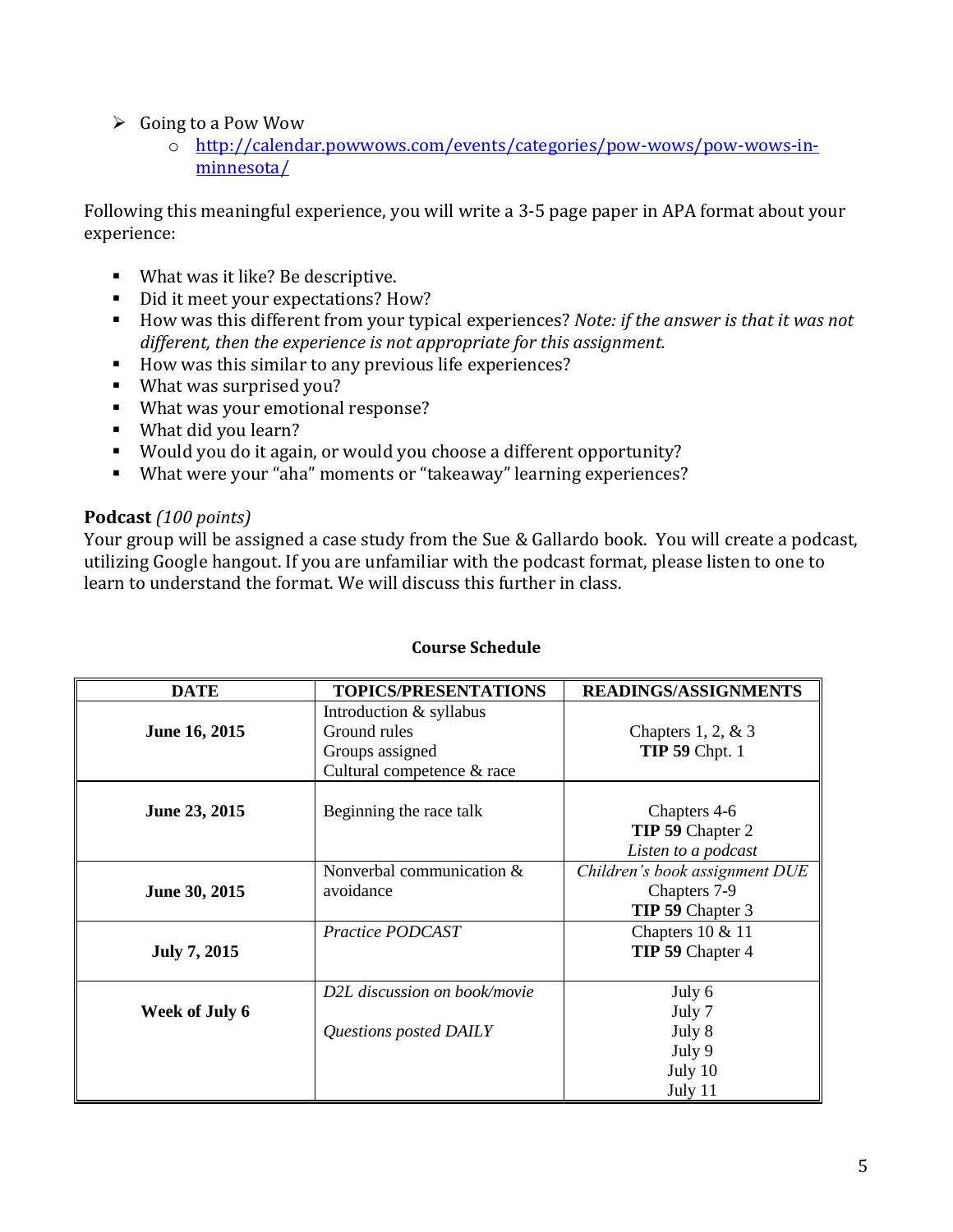| <b>July 14, 2015</b> | Strategies for starting the<br>discussion<br><b>Create PODCAST</b> | Chapters $12 \& 13$<br><b>TIP 59</b> Chapters $5 & 6$<br>Cultural experience paper Due |
|----------------------|--------------------------------------------------------------------|----------------------------------------------------------------------------------------|
| <b>July 21, 2015</b> |                                                                    | PODCAST reflection Due                                                                 |

#### **Grading points total:**

 $A = 350 - 315$  $B = 314 - 280$  $C = 279 - 245$ Below 245 – redo

#### **University Expectations and Resources:**

Academic Integrity: The collegiate policy on plagiarism and cheating is outlined in the Student Handbook. It is your responsibility to be aware of this policy. You can also find it online at: [http://www.winona.edu/sld/academicintegrity.asp.](http://www.winona.edu/sld/academicintegrity.asp)

Accommodations: According to Section 504 of the Rehabilitation Act of 1973, students with disabilities have the right to receive necessary reasonable accommodations and support services to allow equal access at Winona State University. If you have a disability that requires accommodations, you are eligible for support through access services, found at [http://www.winona.edu/accessservices/gettingstarted.asp.](http://www.winona.edu/accessservices/gettingstarted.asp)

Commitment To Inclusive Excellence: WSU recognizes that our individual differences can deepen our understanding of one another and the world around us, rather than divide us. In this class, people of all ethnicities, genders and gender identities, religions, ages, sexual orientations, disabilities, socioeconomic backgrounds, regions, and nationalities are strongly encouraged to share their rich array of perspectives and experiences. If you feel your differences may in some way isolate you from WSU's community or if you have a need of any specific accommodations, please speak with the instructor early in the semester about your concerns and what we can do together to help you become an active and engaged member of our class and community. Campus resources for students: [http://www.winona.edu/diversity/estatement.asp.](http://www.winona.edu/diversity/estatement.asp)

#### **Graduate Student Resources:**

General Information: Academic calendar, forms and other procedures for graduate students can be found at<http://www.winona.edu/gradstudies/currentstudents.asp>

WSU-Rochester Student & Campus Services, UCR Room SS128, 285-7100, [\(www.winona.edu/rochester/\)](http://www.winona.edu/rochester/) :

- RCTC Counseling Center, UCR Room SS133; 285-7260 (www.rctc.edu/counseling career center/)
- UCR Learning Center, UCR Room AT306; 285-7182